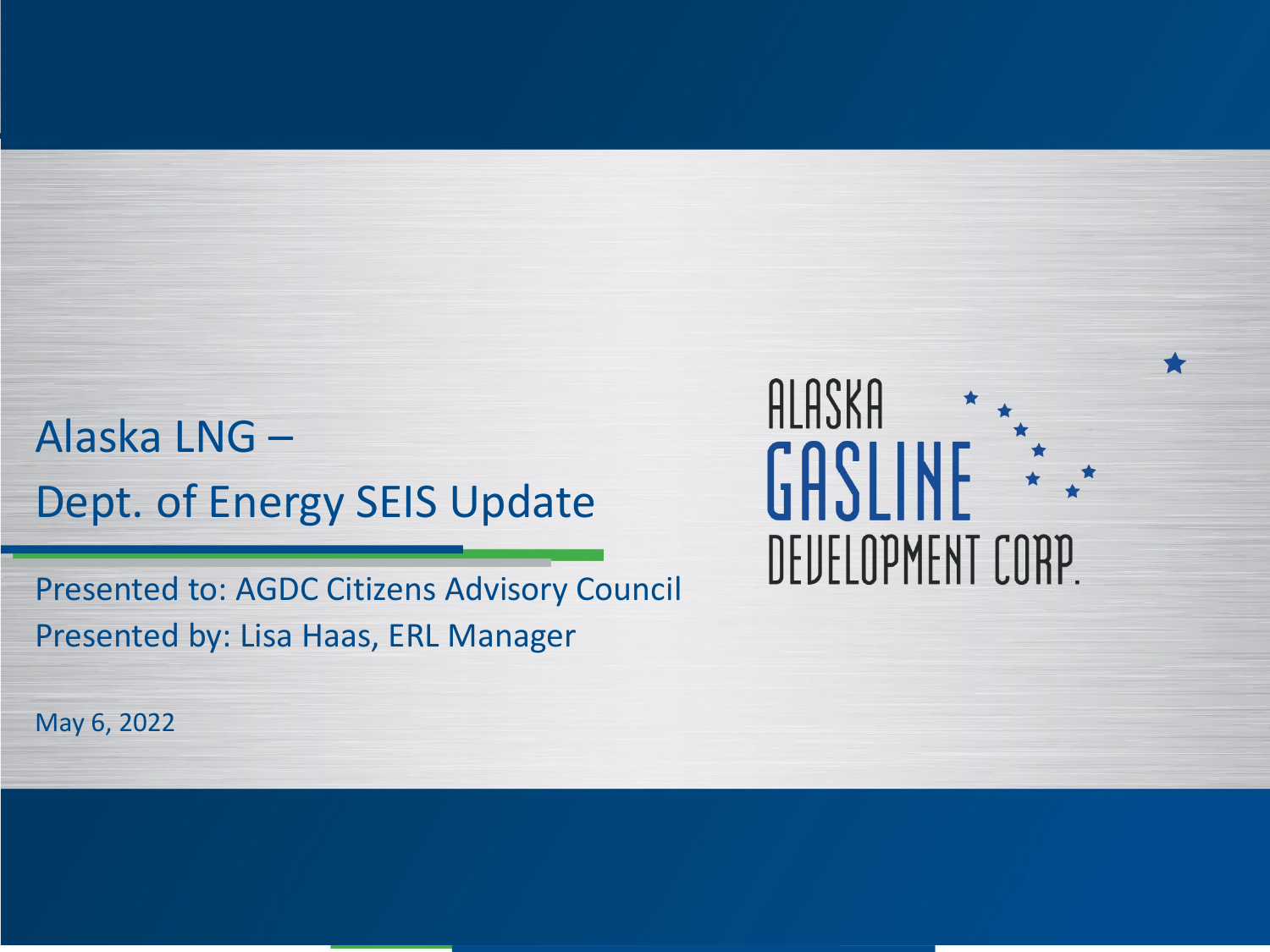## Environmental Impact Statement

- The Federal Energy Regulatory Commission (FERC) was lead agency for development of the Alaska LNG Environmental Impact Statement (EIS)
- 'Prefiling' work started in 2014
- AGDC filed the application with FERC for authorization under the Natural Gas Act in April 2017

ALASKA GASLINE \*\*\* DEVELOPMENT CORP.  $\stackrel{*}{\vphantom{p}}\cdot\stackrel{*}{\vphantom{p}}\cdot\stackrel{*}{\vphantom{p}}\cdot$ 

- Over 55,000 pages
- Other federal agencies were 'cooperating agencies' provided expertise and feedback to FERC
	- National Marine Fisheries Service, Bureau of Land Management, Corps of Engineers, US Fish and Wildlife Service, National Park Service, Pipeline Hazardous Materials Safety Administration, US Coast Guard, Department of Energy, etc.
- AGDC responded to approximately 2,000 data requests
- FERC's process included
	- Publication of a draft EIS, public comments and public hearings
	- Publication of a final EIS (March 2020): 1,500 pages plus 3,500 pages of appendices
- June 2020 Legal challenge from Sierra Club and CBD
- Process is underway, and FERC is vigorously defending the EIS and resulting Order

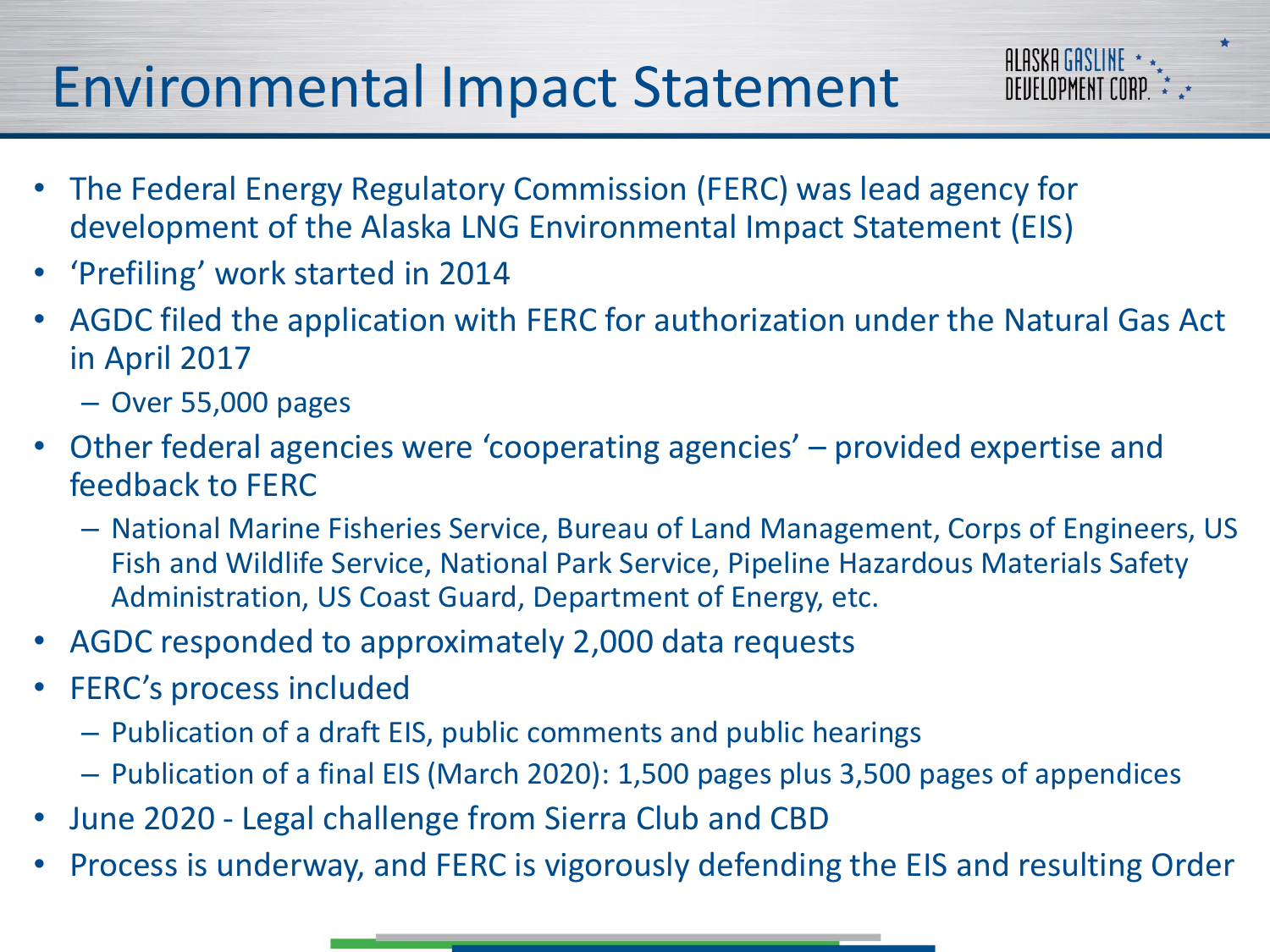## **Dept. of Energy (DOE)- Export License FILASKA GASLINE 1.**

- DOE formally adopted the FERC EIS on March 16, 2020
- Issued license for export to Non-Free Trade Agreement (NFTA) Nations August 20, 2020
- Sierra Club filed Request for Rehearing September 21, 2020
- DOE issued the Rehearing Order April 15, 2021
	- Granted Sierra Club's Rehearing Request for conducting 'Alaska environmental study proceeding'
	- Denied Sierra Club's request to withdraw the Order
	- Acknowledged two recent Executive Orders
		- *E.O. 13990, Protecting Public Health and the Environment and Restoring Science to Tackle the Climate Crisis*
		- *E.O. 14008, Tackling the Climate Crisis at Home and Abroad*
- July 2, 2021 DOE announced intentions to prepare a Supplemental EIS for the Alaska environmental study proceeding, including GHG lifecycle analysis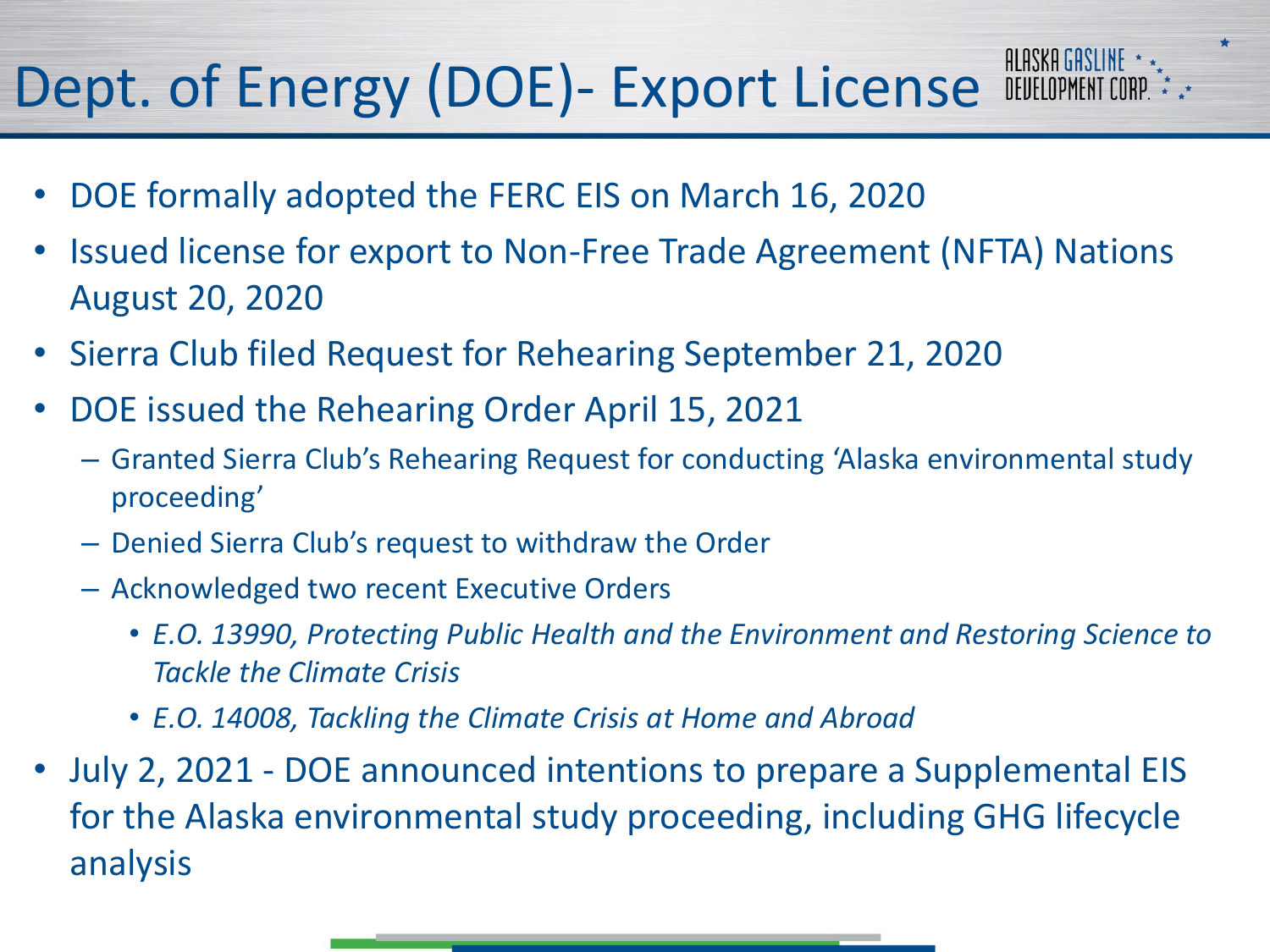• Upstream analysis of potential environmental impacts associated with natural gas production on the North Slope

**ALASKA GASLINE** NFIIFI NPMFNT LUB

- Potential upstream impacts associated with incremental natural gas production due to exports
- Lifecycle analysis (LCA) calculating the GHG emissions
	- Taking into account unique issues relating to production, pipeline transportation, and liquefaction in Alaska
- DOE's National Energy Technology Laboratory (NETL) is doing the studies
- SEIS schedule:
	- July 1, 2022 Draft SEIS, Public Hearings, Public Comment Period
	- November 14, 2022 Final SEIS
	- February 13, 2023 Final Order and NEPA Record of Decision

#### **AGDC is planning community and stakeholder outreach during the SEIS comment period, and encourages Alaskans to provide DOE with feedback on the project**